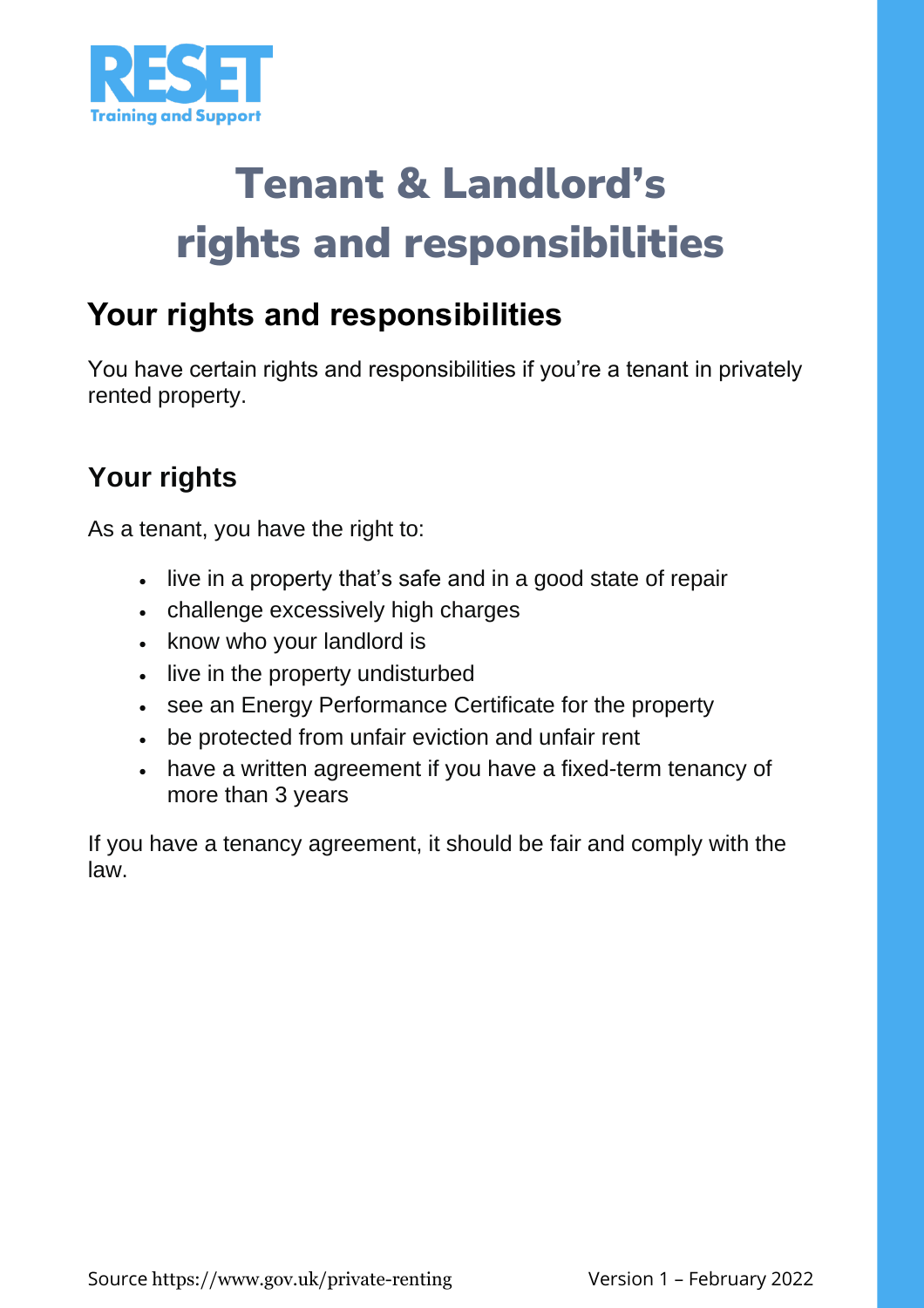

#### **Your responsibilities**

You should give your landlord access to the property to inspect it or carry out repairs. Your landlord must give you at least 24 hours' notice and visit at a reasonable time of day, unless it's an emergency and they need immediate access.

You must also:

- take good care of the property, for example turn off the water at the mains if you're away in cold weather
- pay the agreed rent, even if repairs are needed or you're in dispute with your landlord
- pay other charges as agreed with the landlord, for example Council Tax or utility bills
- repair or pay for any damage caused by you, your family or friends
- only sublet a property if the tenancy agreement or your landlord allows it

Your landlord has the right to take [legal action to evict you](https://www.gov.uk/private-renting-evictions) if you do not meet your responsibilities.